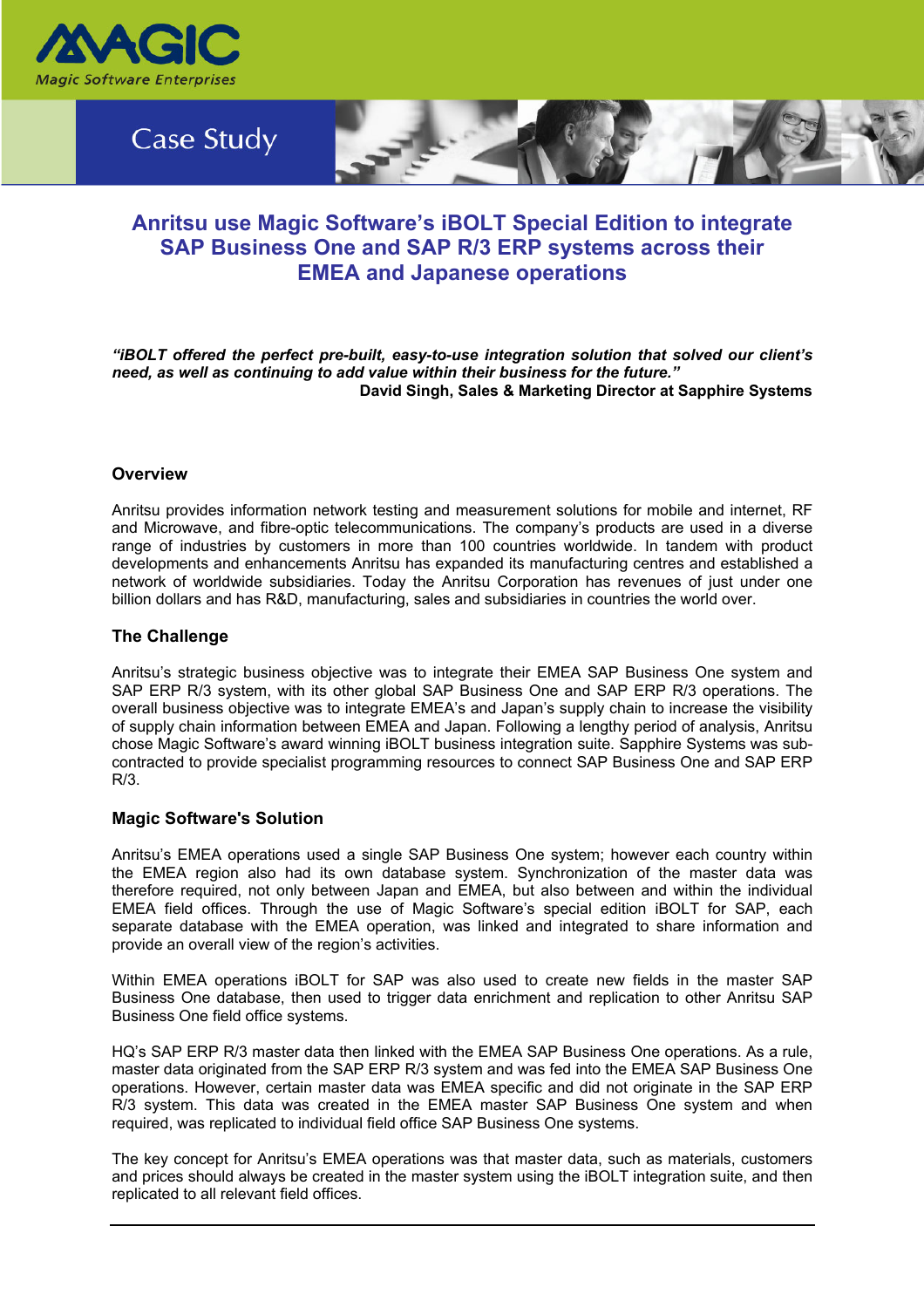*"iBOLT provided us with a clear mechanism for managing the flow of data through a clean and straightforward visual interface. The simple interface between iBOLT and the SAP Business One connector through the DI/API provided a consistent way to manipulate data, even when we added our own custom user defined fields (UDFs)."* 

*"The Data Mapper interface provided a clear visual link between source and destination, allowing us to easily define, which information we would add or update when replicating data from one place to another. The trigger mechanism allowed us to capture events from SAP Business One and perform flow tasks based on those actions, such as replicating data to multiple destinations and sending data to other systems, enabling us to perform back to back purchase orders to the SAP ERP R/3 system in Japan. It also allowed us to send emails at various stages throughout the flow to notify key individuals of any events or problems that had occurred."* 

**Daniel Abbatt, Solutions Architect at Anritsu EMEA** 



# **The Benefits**

Magic Software's iBOLT for SAP business integration suite has given Anritsu the ability to quickly and simply integrate their SAP Business One and SAP ERP R/3 business operations worldwide, resulting in:

- Improved supply chain processing between EMEA and Japan operations
- Increased transparency of information between EMEA and HQ systems
- More reliable product availability information for customers
- End-to-end processes between EMEA and Japan
- Reduced costs thanks to fewer manual integration processes

iBOLT has been able to successfully adapt to the changing needs of the organization and can now be scaled to meet Anritsu needs as the company expands their SAP Business One and SAP ERP R/3 integrations to new geographical areas and scenarios.